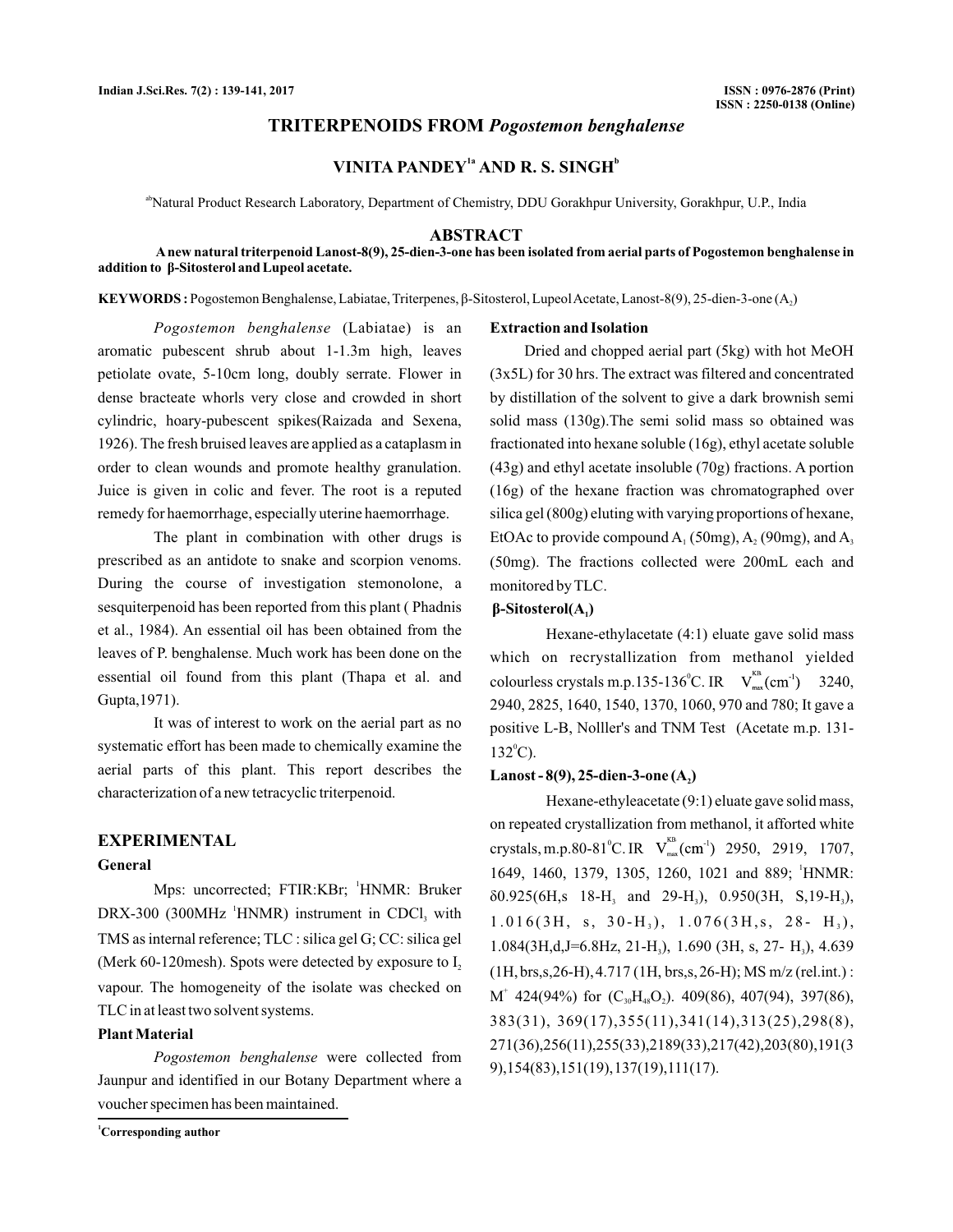### Lupeol acetate(A<sub>2</sub>)

Hexane-ethylacetate (3:1) eluate gave solid mass which on repeated crystallization from chloroform-hexane  $(1:1)$  yielded colourless needless, m.p.214-2150C. IR  $V_{\text{max}}^{\text{NS}}$ 3050, 2900, 1735, 1640, 1450, 1380, 1370, 1250, 1020,1010, 890; HNMR: δ0.78-1.10 (18H,six angular methyl group),1.68(3H,s,=C- CH<sub>3</sub>), 2.02(3H,s,CH<sub>3</sub>COO-), 4.40(1H,m,-CHOAc), 4.50(2H,m,>C=CH<sub>2</sub>).

## **RESULTSAND DISCUSSION**

The first compound was shown to be β-Sitosterol by mp, IR and colour test (Noller et al., 1942 and Heiborn, Bunbury, 1953 ). This was confirmed by CO-TLC with an authentic sample. Similarly the second compound proved to be lupeol acetate by comparing the data with the literature value (Upadhyay et al., 1982). The third compound, mp 80-  $81^{\circ}$ C, gave colour reactions which indicated that it is unsaturated triterpenoid. An  $[M]^{\dagger}$  at m/z 424 suggested the molecular formula as  $C_{30}H_{48}O$ . Its IR spectrum bands corresponded to carbonyl group  $(1707 \text{cm}^{-1})$ , unsaturation  $(1649 \text{ cm}^{-1})$ , and presence of terminal methylene group  $(2919, 889 \text{ cm}^{-1})$  (Silverstein et al., 1967).

 $1.690$  (3H,s), was indicative that the methyl group is linked to the unsaturated carbon(Wang et al., 2003). All these indicated the presence of tetracyclic triterpene skeleton (Deng et al., 2000). Signals at  $\delta$  4.639 and  $\delta$  4.717 as singlet (one proton each) were assigned to two protons of an exomethylene group or terminal methylene group. All these indicated that it was a dienone with lanostane skeleton (Yoshikawa et al., 2002). 1 HNMR spectrum exhibited signals due to five tertiary methyl groups at δ0.925 (6H,s), δ0.950 (3H,s), δ1.016(3H,s), δ1.076 (3H,s) and secondary methyl group  $\delta$ 1.084 (3H,d,J=6.8Hz). The appearance of a signal at  $\delta$ 

Examination of the mass spectrum revealed the presence of fragment ions at m/z 409, 383, 381, 355, 341, 313, 298, 271, 256, 255, 218, 217, 191, 190 and 111. Peaks at m/z 313 and 111 are formed by the cleavage of  $C_{17}$ - $C_{20}$  bond from the  $M^{\dagger}$  ion, suggested the presence of a monosaturated side chain. Formation of ion peak at m/z 298 by the loss of a methyl group at C-13 from the ion at m/z 313, ruled out the possibility of carbonyl group in the side chain. The formation of fragment ion at m/z 409 due to loss of metyl group at C-14 in M<sup>+</sup>. This ion undergoes cleavage of  $C_{13}$ -C<sub>17</sub> and  $C_{15}$ - $C_{16}$  bonds simultaneously to produce a fragment ion appeared at  $m/z 271$ . The loss of a -CH<sub>3</sub> and then H from this ion resulted the formation of ions at m/z 256 and 255. The appearance of these ion peaks indicated the possible position of the carbonyl group and another double bond in the tetracyclic system. Fragment ion at m/z 218 and 191 are formed by the cleavage of  $C_{12}$ - $C_{13}$  and  $C_{8}$ - $C_{14}$  bonds. The loss of H and  $CH_2=CH_2$  from the fragment ion at m/z 218 resulted into the formation of ions at m/z 217 and 190. The appearance of fragment ion at m/z 218 and 217 in which ring A and B are intact, further confirmed the position of carbonyl group at C-3 and double bond at 8(9) in the tetracyclic system.

Formation of fragment ion at m/z 341, 383, 381, 369, and 355 strongly supported the presence of one methyl group at C-20 which resonates as doublet at δ1.084 in <sup>1</sup>HNMR spectrum. Thus, on the basis of above discussion compound  $A_2$  is characterized as Lanost-8(9),25-dien-3one.

#### **ACKNOWLEDGEMENTS**

The authours are thankful to the Head Department of Chemistry, DDU Gorakhpur University, Gorakhpur and SAIF, CDRI, Lucknow for providing laboratory facilities and spectral data respectively.

#### **REFERENCES**

- Deng J. Z., Starck S.R.,Sun D.A.,Sabat M. and Hecht S.M.,2000. A New 7,8-Euphadien-Type Polymeraseβ.J. Nat. Prod., 63:1356. Triterpenoid from Brackenridgea nitida and Bleasdalea bleasdalei That inhibits DNA
- Heilbron I. and Bunbury H. M., 1953. "Dictionary of Oraganic Compounds" Eyre and Spottiswoode, London IV: 36.
- Noller C. R., Smith R. A., Harris G. H. and Walker J. W., 1942. Saponins and Sapogenins XX Some colour reactions of triterpenoid sapogenins J. Am. Chem. Soc., 64:3047-3049.